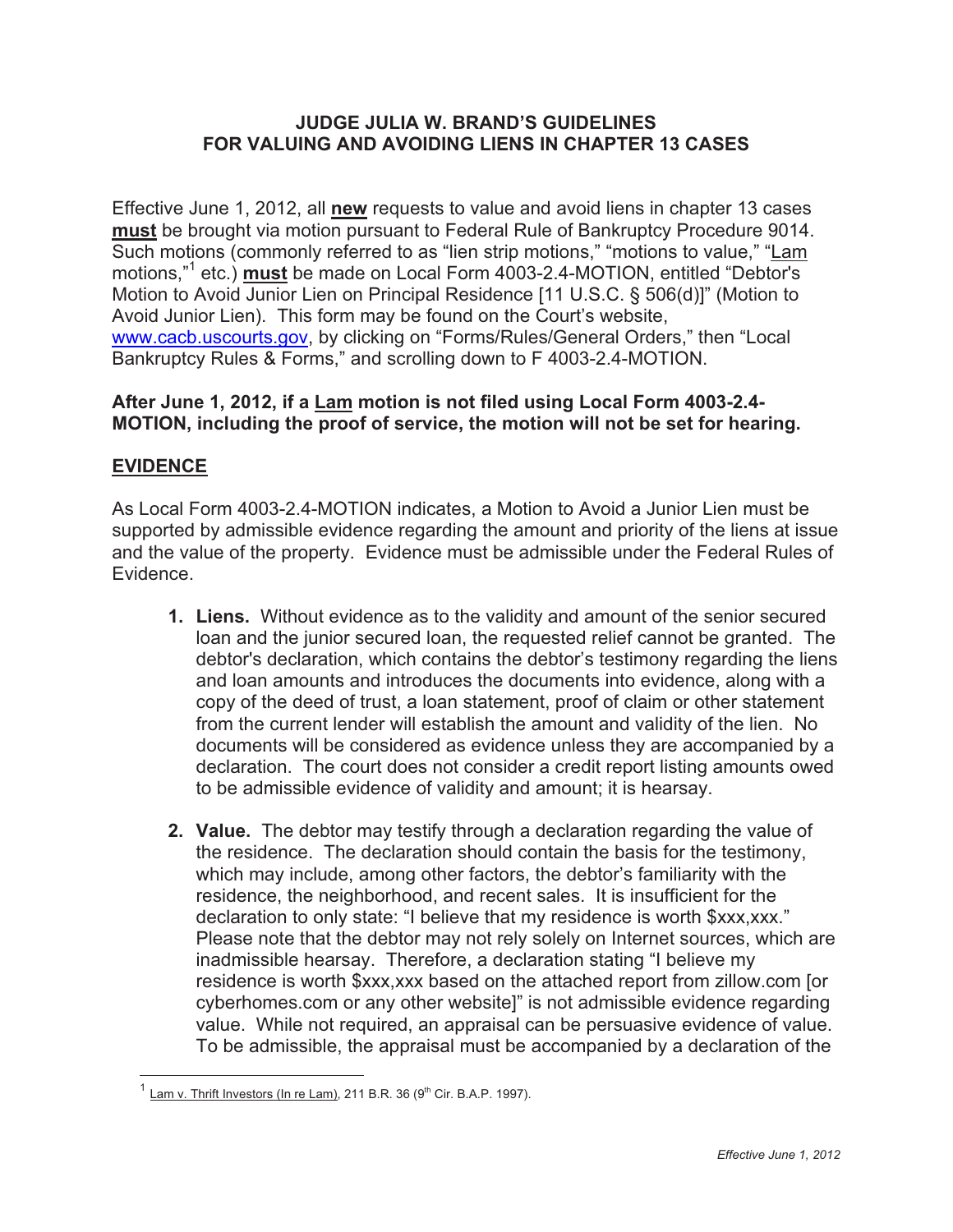appraiser. A broker's price opinion will not be accepted as evidence of value. The broker is not qualified as an expert and cannot give expert testimony on the value of the property. Further, to the extent the debtor relies on the broker's price opinion to establish value in the debtor's declaration, such opinion is hearsay.

### **SERVICE**

Use of the proof of service in Local Form 4003-2.4-MOTION is **mandatory**. The proof of service must be completely filled out to indicate what parties were served, how they were served, and when they were served. Be sure to allow sufficient notice of the hearing date to comply with LBR 9013-1(d) (notice to be served not later than 21 days before the hearing date). If a hearing date is chosen that is less than 21 days after service, the motion will be continued at least 21 additional days to allow for the full notice period.

**Proper service of the Motion to Avoid Junior Lien – including compliance with Federal Rule of Bankruptcy Procedure 7004 and Local Bankruptcy Rule 4003-2(c) – is critical.** 

- **1. Parties to serve.** The chapter 13 trustee, the affected lienholder, and all other parties asserting a lien on the property must be served.
- **2. Compliance with F.R.B.P. 7004(b)(3).** This rule applies to domestic and foreign corporations and provides that service may be made by first-class mail upon "an officer, a managing or general agent, or to any other agent authorized by appointment or by law to receive service of process." The address for the corporation and its agent, if any, can usually be found on the California Secretary of State website.
- **3. Compliance with F.R.B.P. 7004(h).** Rule 7004(b)(3) generally applies to corporations, although it does not apply if a party is an insured depository institution. Insured depository institutions must be served pursuant to F.R.B.P. 7004(h). Many lienholders are **FDIC-insured institutions and must be served in accordance with Rule 7004(h).**
	- **a. Is the lienholder an FDIC-insured institution?** The FDIC website has a feature to search for institutions: http://www2.fdic.gov/idasp/main.asp. This feature will provide an address and list of officers for the institution. Please note that many institutions are subsidiaries of FDIC-insured institutions (for example, Bank of America Home Loans is a subsidiary of Bank of America, N.A.). In these cases, the FDIC-insured parent must be served in accordance with Rule 7004(h).